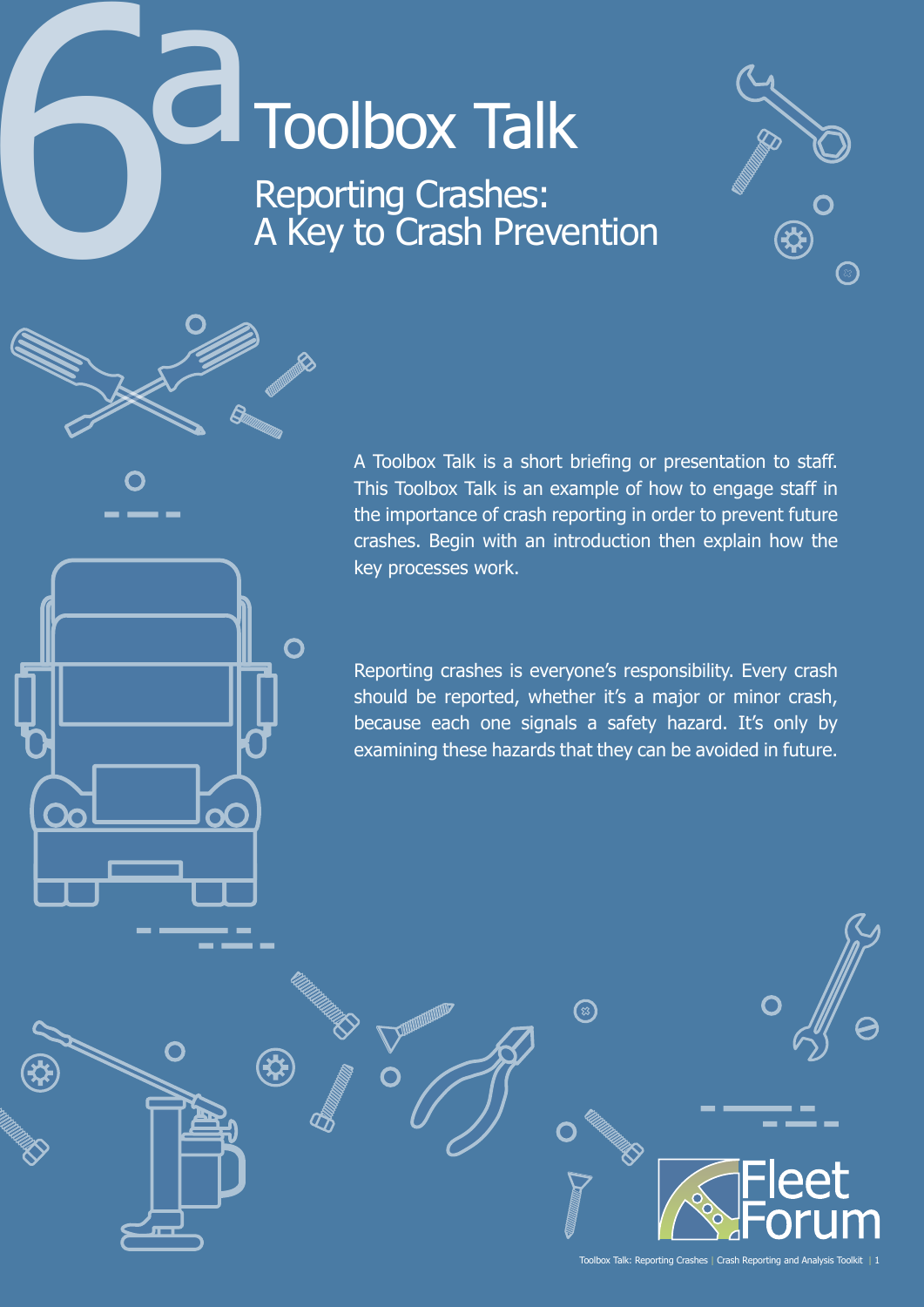

Key procession Reporting crashes allows an organisation the opportunity to prevent future crashes

 $\blacktriangleright$  No one will be blamed for reporting a crash or a potentially

## How Does the Reporting Process Work?

- **O** A road traffic crash occurs.
- **•** The driver alerts the authorities and the organisation.

**•** The driver gathers information from the crash scene and completes and submits the At The Scene Report form.

 Within 24 hours of the crash, the driver completes and submits the Driver Post-Crash Report to the Supervisor/ Manager.

**•** The Supervisor/ Manager invites the driver, and any passengers, to a faceto-face interview, then completes and submits the Manager Post-Crash Report, including all relevant documents to the responsible unit.

**The responsible unit will start the crash investigation process.** 

#### Completing the forms

Use the instructions found on the forms (At the Scene Report, Driver Post-Crash Report and Manager Post- Crash Report) to explain how the forms must be completed.